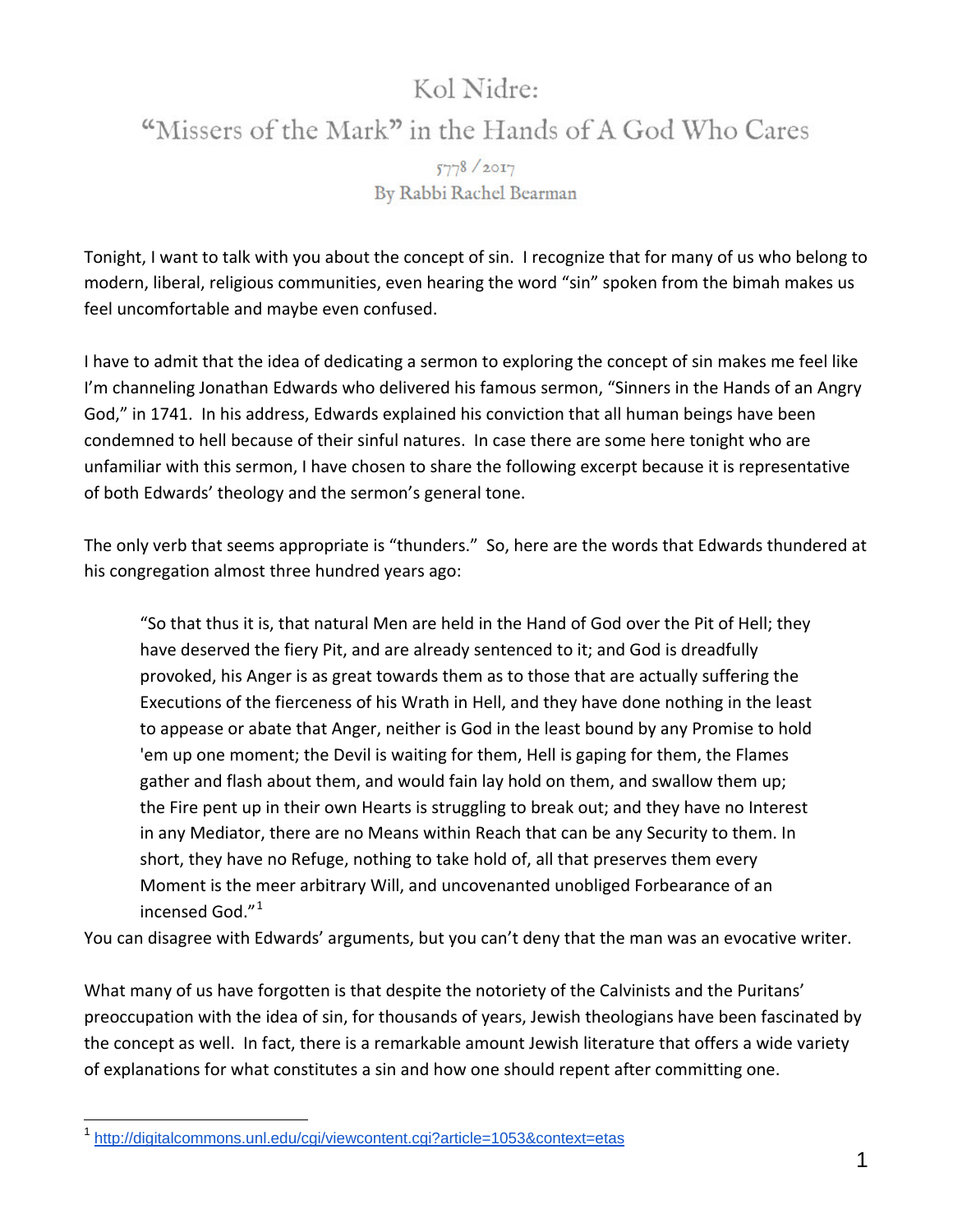Over the next twenty-four hours, we will spend quite a bit of time acknowledging the sins that we have committed in the past year. We will confess to many, many things- including stealing, ridiculing, lying, and devising evil. We will beat our chests as we sing, "Ashamnu, b'gadnu, g'zalnu…" and on and on.

If you pay attention to the words of these prayers, you'll notice that in addition to using the more traditional word, "sin," our mahzor (High Holy Day prayer book) translates the Hebrew word, "cheit" as "doing the wrong thing," "wronging God," and even as "missing the mark."

The sheer number of times that "cheit" or sin is mentioned in the mahzor would suggest that it occupies a prominent place in our understanding of the world. But, in reality, outside of Yom Kippur, we rarely discuss what the Jewish Tradition has to say about sin. And, that's unfortunate because when we allow the idea of sin or "cheit" to fade into the background, we lose one of the greatest strengths our tradition has to offer.

So, tonight, we are going to talk about sin. We are going to explore what sin has meant at different points in our history. Then, we're going to examine the question of what the concept of sin has to offer us as a contemporary Jewish community.

The first time the word "cheit" (sin) appears in the Hebrew Bible is in the story of Cain and Abel who were the sons of Eve and Adam and brothers who weren't exactly the poster children for positive sibling interactions. Throughout the Hebrew Bible, people were judged as having sinned both when they stepped over the boundaries established by God as well as when they willfully ignored the responsibilities that God has given to the Israelites.

Within the priestly system of ancient Israelite society, sins were understood to throw a person out of balance because they put strain on the relationships between the individual, God, and the community. For ancient Israelites, atoning for sin was a clear-cut process that involved making a sin-offering in the tabernacle and then later in the temple. Once the correct offering had been made, the person was considered to be back in harmony with God and the community.

The Medieval philosopher, Saadia Gaon imagined that each good deed a person did added light to their soul. Correspondingly, Saadia argued that each sin added shadow to the soul of the person who committed it. In order to clear accumulated shadow, the person would need to engage in repentance or t'shuvah. Saadia believed that at the end of one's life, the soul would be measured and the person's place in the afterlife would be assigned based on the levels of light and darkness found within his or her soul.

Continuing our trip through time, we arrive in 1846 when Reverend (as rabbis were often called at that point) J.K. Gutheim defined sin and repentance very clearly in the sermon he gave on Shabbat Shuvah, the Shabbat between the High Holy Days. Gutheim wrote: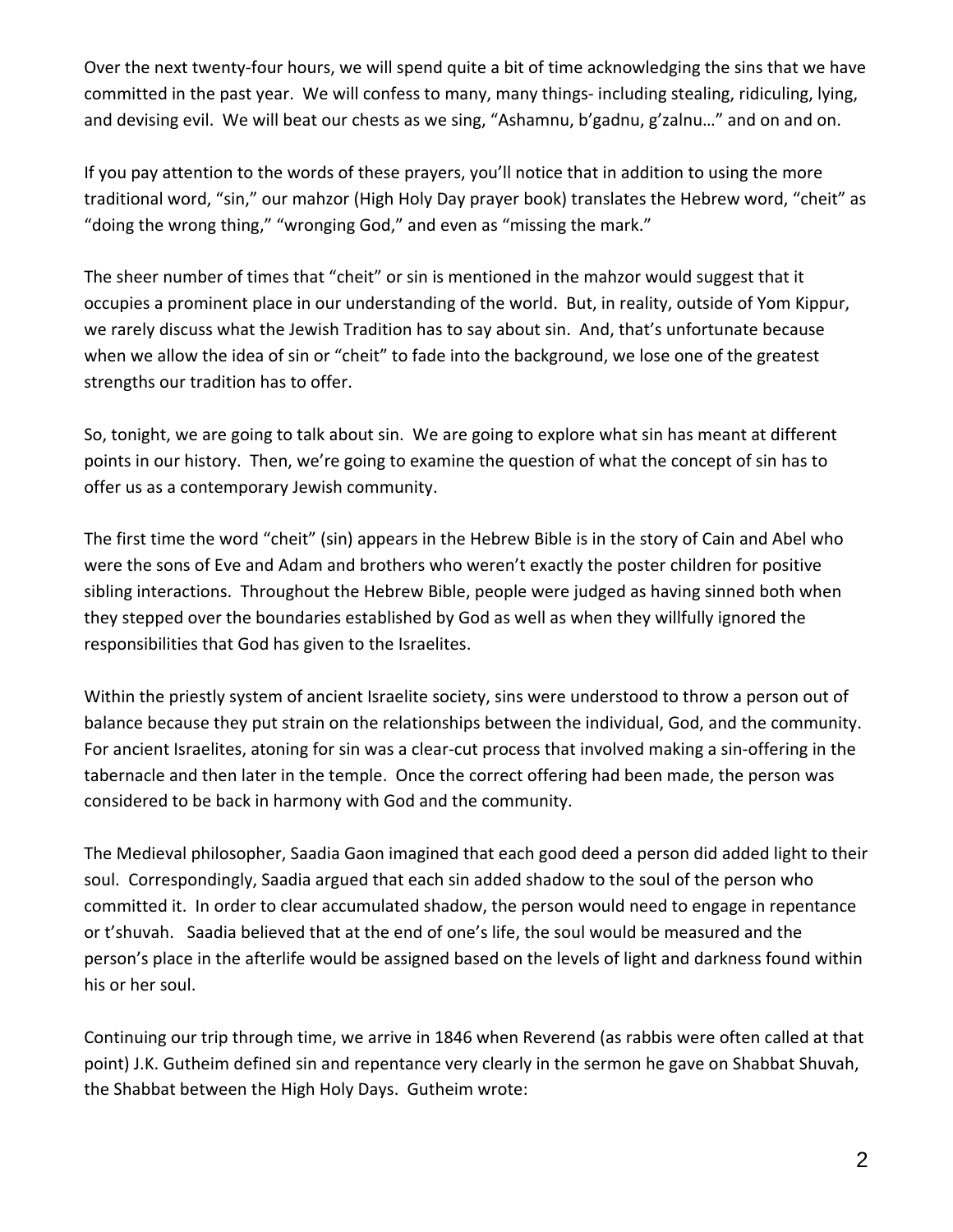For what is sin? Sin is every thought, every word, every action, against the better conviction that dwells in our soul. The sorrow arising from [sin], the anxiety which immediately follows every bad action, the displeasure with ourselves, the inward contempt for our degradation, the mortification we feel on account of our separation from the Most Holy, from God and [God's] Law-this is repentance.<sup>[2](#page-2-0)</sup>

Whether or not we agree that sin is an act that knocks us out of balance, a behavior that adds darkness to our souls, or every thought, word, or action that goes against our better impulses, it is clear that generations of Jewish people have considered the idea of sin to have been important enough to wrestle with. This is why it is easy for me to suggest that, even today, sin is important enough for us to continue wrestling with it as well.

As Reform Jews, we embrace each individual's responsibility to assess the many different aspects of our beautiful tradition and then incorporate into their lives those that they find uplifting and edifying. However, this emphasis on each person's ability to shape their observance and religious practice was never meant to come at the expense of shared communal values.

When we forget that it is our responsibility to not only chart our individual religious paths but also to establish and then support communal, ethical standards, we weaken the importance and power of Judaism.

Reform Judaism is not a wishy-washy movement. We have standards for ourselves and others. We weaken ourselves and we weaken our communities when we forget these standards and our ethical convictions. We are a movement that has inherited a fierce dedication to the spirit of the prophets who railed against injustice, sinful acts, and all behavior that polluted the community.

Over the last several years, multiple swastikas have been found in our towns. After each of these incidents, people are quick to suggest that kids were just being kids - as if this assessment excused the behavior itself. This is not the Jewish way to approach situations like this. The Jewish approach is to declare that the behavior is wrong, unacceptable, and misses the mark.

I think we hesitate to make that kind of declaration because we worry that labeling something as wrong condemns the responsible person to the hell of Jonathan Edward's imagination. But, in the Jewish Tradition, labeling something as wrong is not the end of the conversation.

In fact, the Jewish Tradition expects all of us to miss the mark at some point or another and therefore teaches us exactly how to move forward from our mistake. Sin is an expected part of life and therefore there are established ways to deal with it- namely by repenting, by showing humility, and by giving back to the community.

<span id="page-2-0"></span><sup>2</sup> <http://www.jewish-history.com/occident/volume4/nov1846/repent.html>  $\overline{a}$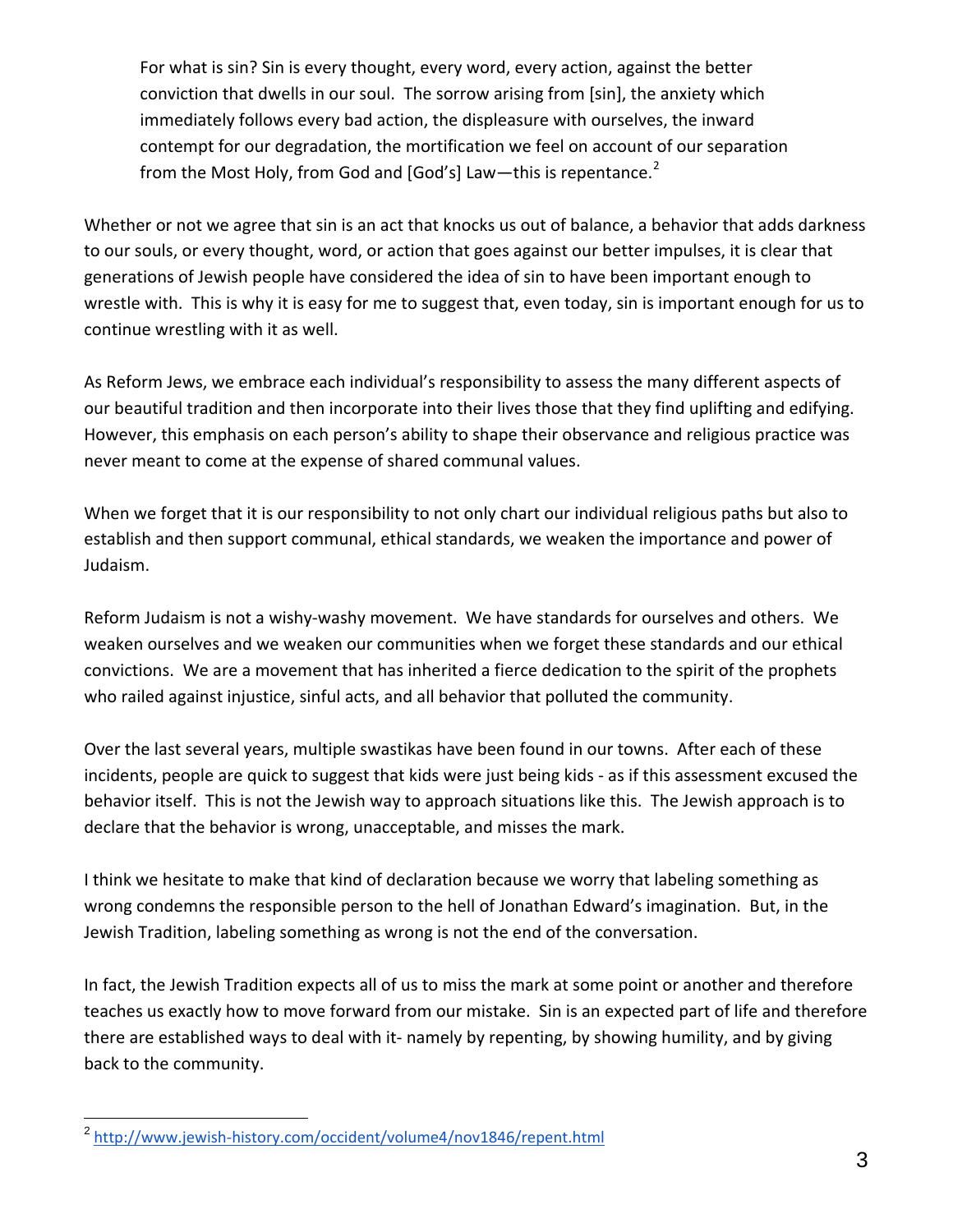The Jewish Tradition teaches us that it is only by judging something to be wrong that we have the ability to make it right.

But, we are compassionate people, and I know that we worry that we don't understand- maybe could never understand- all of the reasons that someone acted badly or sinned. We wonder if perhaps the person who threw a stone through the window of the home next to Wilton's Hindu temple was struggling with any number of things that could have caused him or her to act out, to act badly.

I believe strongly that this impulse to excuse bad actions because of extenuating circumstances comes from generous and giving hearts. But, it also fundamentally confuses what our tradition teaches us about moral behavior.

When we confess our sins on Yom Kippur, we do not say, "Forgive me God because I am a liar, a betrayer, a thief."

Instead, we say, "Of these wrongs we are guilty: We lie. We betray. We steal." Everyone has committed sins. Everyone has missed the mark intentionally or unintentionally. And, no matter why we committed these misdeeds, they were wrong and we are responsible for them. But, even more than that, these sins are not our identities. We lie. We are not liars. We betray. We are not betrayers. Identifying sinful or bad behavior and condemning them is not the same as condemning the people responsible for those actions.

When we tell ourselves, our families, and our communities that all behaviors can be excused because of extenuating circumstances, we are undermining the moral authority and the responsibilities that we have inherited as members of a Jewish community.

There is power in saying that a behavior is wrong. There is strength in seeing something and labeling it as unacceptable. There is also power in helping another person make a wrong right again. There is strength in providing a path forward for someone who wants to change their behavior and avoid making the same mistake again in the future.

The Jewish concept of sin is based on the assumption that all of us- every one of us- will miss the mark at some point or another. The universality of this human imperfection could have meant that generations of rabbis would excuse misbehavior because every person would, at some point or another, be guilty of it. Instead, these rabbis, these leaders argued that living Jewish lives means aiming for more than the lowest, common standard.

Living Jewish lives means being self-reflective and being committed to assessing our behavior and judging as unacceptable those acts that pollute our individual spirits and the spirit of our community.

When we hesitate to label something as wrong, we lose the ability to make anything better.